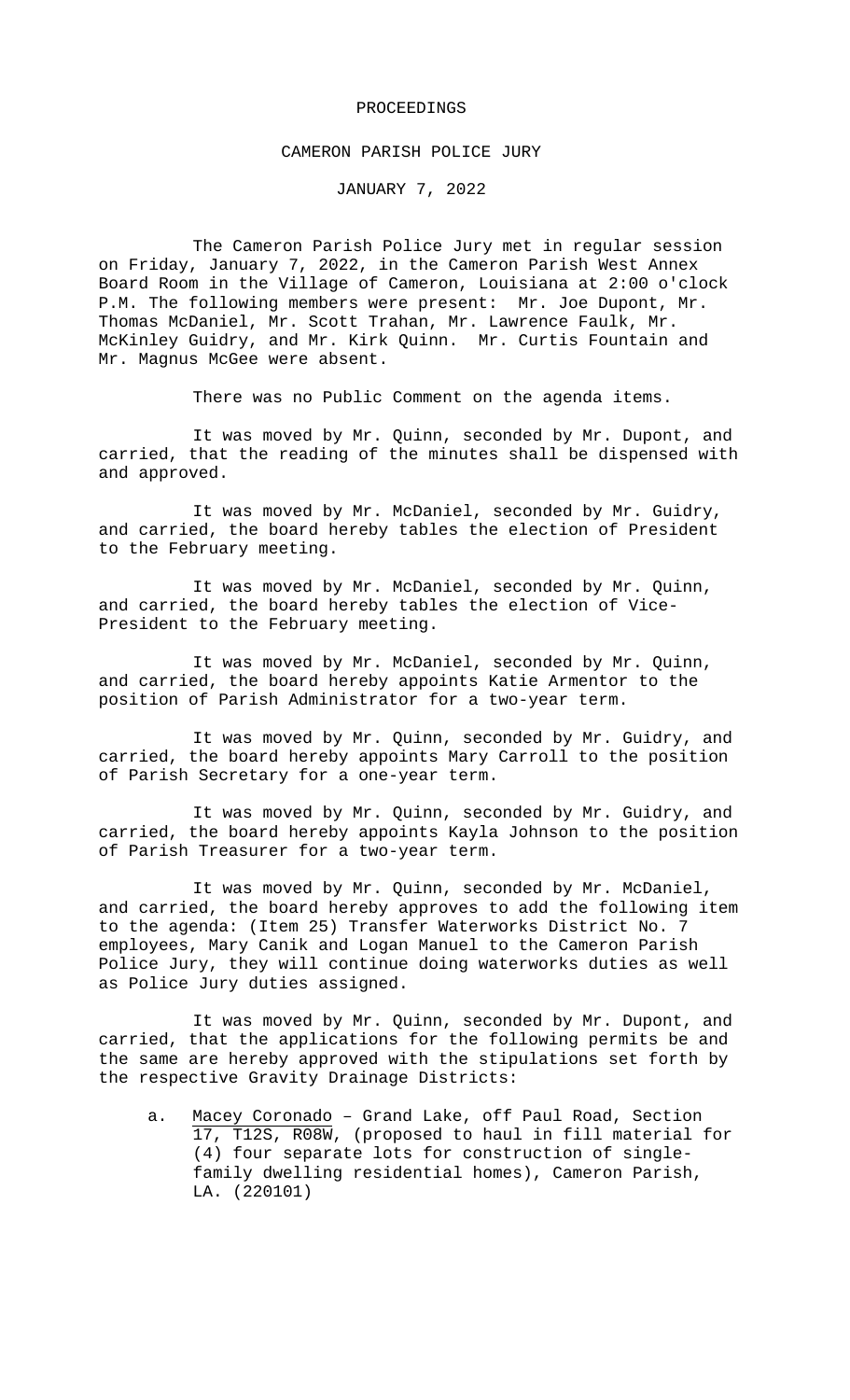- b. John W. McManus Hackberry, Golden Tor Drive, Lot 50 in Angler Bay Subdivision, Section 45, T12S, R10W, (after-the-fact permit for construction of fishing pier for recreational use), Cameron Parish, LA. (220102)
- c. Coastal Wetlands Planning, Protection and Restoration Act – West of Calcasieu Ship Channel, Latitude, 29 55 17.47, -93 21 39.45, (proposed CS-85 Long Point Bayou Marsh Creation Project; project will create and nourish 395 acres of marsh through beneficially used dredged material from the Calcasieu Ship Channel and placed in shallow open water sites within the project area. Constructed containment dikes would be breached/gapped as needed to provide tidal exchange after fill materials settle and consolidate. The project would create 311 acres of marsh and nourish at least 76 acres of existing fragmented marsh. additionally, 198 acres of vegetative plantings and 8 acres of tidal creeks will be included), Cameron Parish, LA. (220103)

It was moved by Mr. Guidry, seconded by Mr. Faulk, and carried, the board hereby appoints Jessica Crador to the Library Board of Control, for the expired term of Jamie Boudreaux, and authorizes and directs the secretary to send Mr. Boudreaux a letter of appreciation for his service to the board.

It was moved by Mr. McDaniel, seconded by Mr. Faulk, and carried, the board hereby accepts the resignation of Mary Carroll from the Cameron Parish Tourist Commission board, and appoints JoAnn LaBove for the remainder of term.

It was moved by Mr. Guidry, seconded by Mr. Dupont, and carried, the board hereby accepts the resignation of Richard (Ricky) Poole from the Cameron Parish Port Harbor & Terminal District board, and tables the appointment to the February meeting.

It was moved by Mr. Guidry, seconded by Mr. McDaniel, and carried, the board hereby tables the expired term of Richard Burbank to the Fire Protection District No. Ten board to the February meeting.

It was moved by Mr. Quinn, seconded by Mr. Dupont, and carried, the board hereby approves to table the appointment of Ex Officio to the Library Board of Control to the February meeting.

It was moved by Mr. Quinn, seconded by Mr. Guidry, carried, the President is hereby authorized, empowered, and directed to sign the Cooperative Endeavor Agreement (CEA) with SWLAHEC to staff Cameron Parish Health Unit through December 2022.

The following plan change was offered by Mr. McDaniel, seconded by Mr. Quinn, and declared duly adopted:

> PLAN CHANGE AND/OR SPECIAL AGREEMENT JOHNSON BAYOU LIBRARY HURRICANE REPAIRS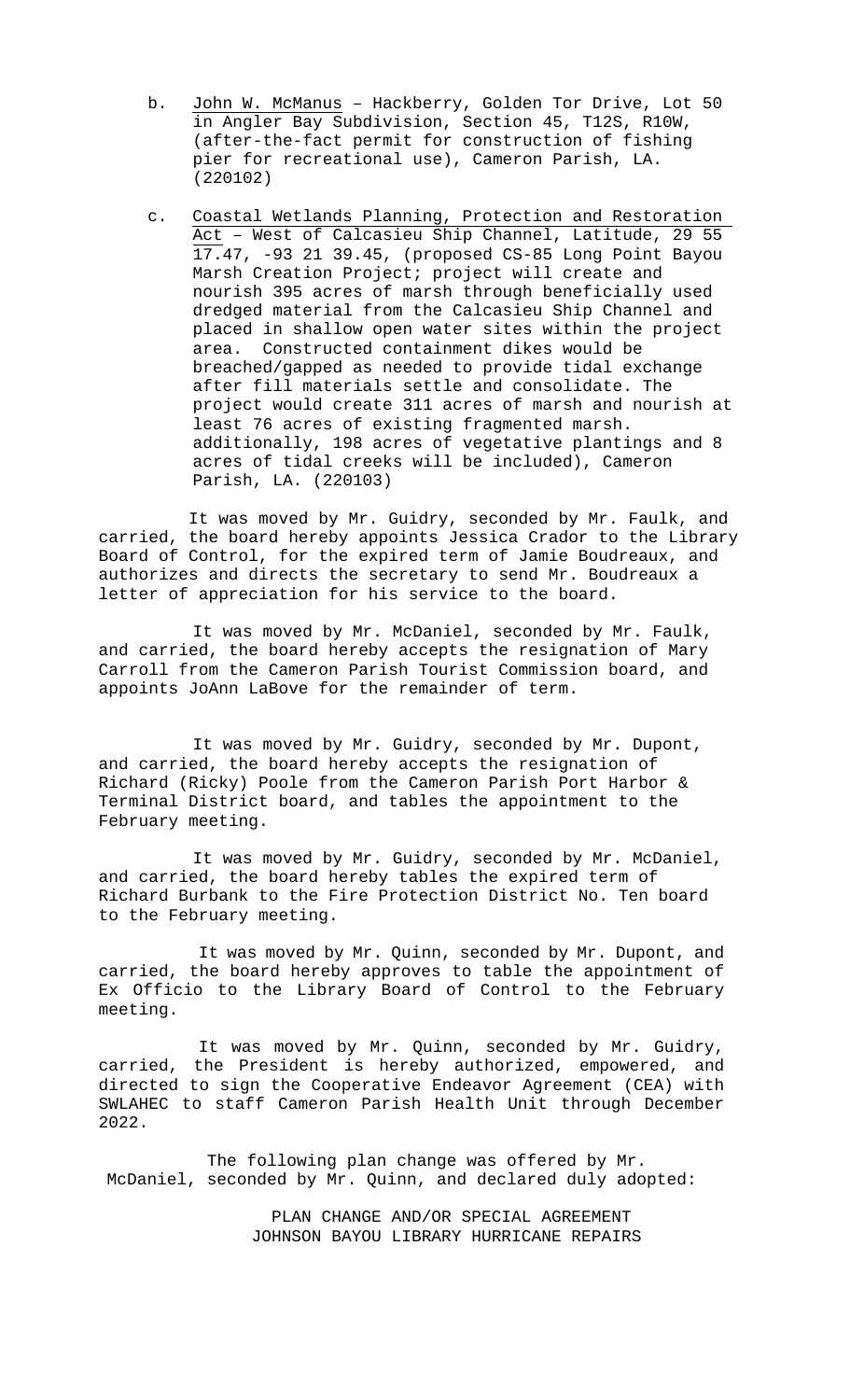**CHANGE ORDER NO. 002** – Repairs to Gusset Plates, while prepping to paint the contractor found rusted structural components that could not be salvaged, and additional bracing would be required. Increase contract amount by \$2,081.00, no additional contract time.

The following plan change was offered by Mr. McDaniel, seconded by Mr. Quinn, and declared duly adopted:

> PLAN CHANGE AND/OR SPECIAL AGREEMENT JOHNSON BAYOU LIBRARY HURRICANE REPAIRS

**CHANGE ORDER NO. 004** – Replace Access panels that were originally to be repainted. While prepping contractor found existing panels were rusted beyond repair and needed to be replaced. Increase contract amount by \$1,026.00, no additional contract time.

The following plan change was offered by Mr. McDaniel, seconded by Mr. Dupont, and declared duly adopted:

> PLAN CHANGE AND/OR SPECIAL AGREEMENT JOHNSON BAYOU LIBRARY HURRICANE REPAIRS

**CHANGE ORDER NO. 005** – Trim for light fixtures, old soffit light trim did not fit new LED lights. Increase contract amount by \$687.00, no additional contract time.

The following plan change was offered by Mr. McDaniel, seconded by Mr. Dupont, and declared duly adopted:

> PLAN CHANGE AND/OR SPECIAL AGREEMENT JOHNSON BAYOU LIBRARY HURRICANE REPAIRS

**CHANGE ORDER NO. 007** - LVT Flooring, change flooring from VCT<br>to LVT behind circulation desk per library request. Increase to LVT behind circulation desk per library request. contract amount by \$819.00, no additional contract time.

It was moved by Mr. Faulk, seconded by Mr. McDaniel, and carried, the board hereby authorizes to advertise for Request for Proposals to procure a firm to prepare the Environmental Review Record (ERR) for the CDBG-MIT Mermentau Basin Inundation Relief project.

It was moved by Mr. Quinn, seconded by Mr. McDaniel, and carried, the board hereby authorizes, empowers, and directs the President to sign the Intergovernmental Agreement with Louisiana Department of Transportation and Development (LADOTD) for State Project No. H.013963.6 LA 384 Canal Bridge Replacement.

It was moved by Mr. Faulk, seconded by Mr. Quinn, and carried, the board hereby authorizes, empowers, and directs the Treasurer to pay the 2022 Police Jury Association of Louisiana dues in the amount of Nine thousand six hundred dollars (\$9,600.00).

It was moved by Mr. Dupont, seconded by Mr. McDaniel, and carried, the board hereby authorizes, empowers, and directs the Secretary to advertise for Public Comment for and to Conduct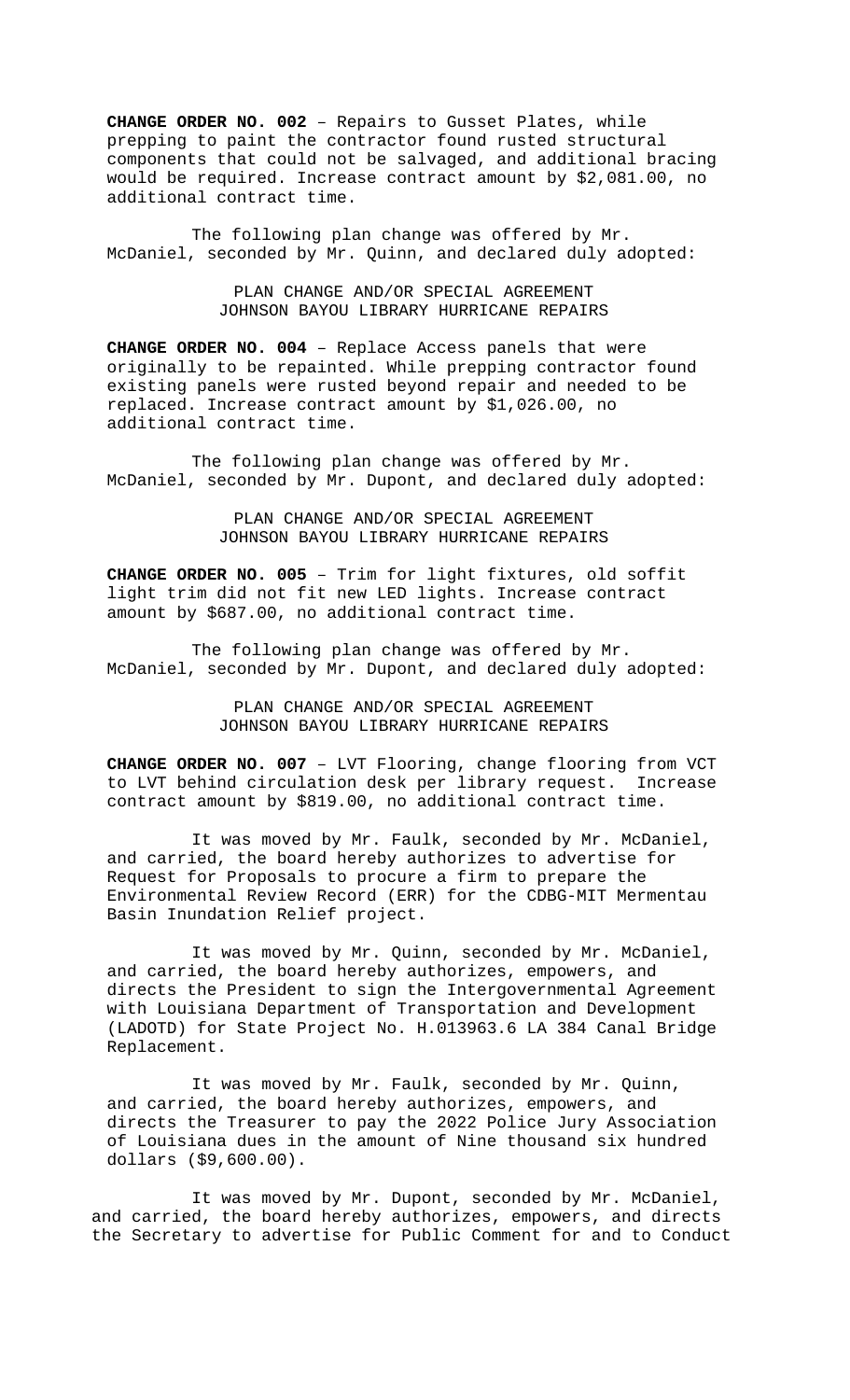a Public Hearing to Consider the following Revision to Cameron Parish Code of Ordinances:

Proposed Amendments to Chapter 14 Motor Vehicles and Traffic ARTICLE III. OPERATION OF VEHICLES GENERALLY Add to Sec. 14-35. Speed Limits

(k) It shall be unlawful to operate any motor vehicles from the cross culverts to the east end (554 ft.) on the following parish road at a speed in excess of ten (10) miles per hour: Parish Road 464 Dupont Drive (554 ft.)

It was moved by Mr. McDaniel, seconded by Mr. Dupont, and carried, the following resolution be duly declared and adopted;

> Cameron, Louisiana January 7, 2022

The Cameron Parish Police Jury met in regular public session at 2:00 o'clock p.m. on Friday, January 7, 2022, at the regular meeting place of said Board, the Cameron Parish West Annex Board Room, 148 Smith Circle, Cameron, Louisiana, with President Scott Trahan presiding, and the following members present: Joe Dupont, Thomas McDaniel, Scott Trahan, Lawrence Faulk, McKinley Guidry, and Kirk Quinn.

ABSENT: Curtis Fountain and Magnus McGee

Thereupon, the following resolution was introduced and pursuant to motion made by Thomas McDaniel and seconded by Joe Dupont, was adopted by the following vote:

YEAS: Joe Dupont, Thomas McDaniel, Scott Trahan, Lawrence Faulk, McKinley Guidry, and Kirk Quinn.

NAYS: None

## **RESOLUTION**

**A RESOLUTION AUTHORIZING CAMERON PARISH RECREATION DISTRICT NO. 6, CREOLE, LOUISIANA, TO PROCEED WITH ORDERING AND CALLING A SPECIAL ELECTION TO BE HELD IN SAID DISTRICT ON APRIL 30, 2022, FOR THE PURPOSE OF SUBMITTING TO THE ELECTORS RESIDING IN THE DISTRICT QUALIFIED UNDER THE CONSTITUTION AND LAWS OF THE STATE OF LOUISIANA, A PROPOSITION FOR RENEWAL OF AN AD VALOREM PROPERTY TAX MILLAGE FOR THE PURPOSE OF OPERATING AND MAINTAINING THE DISTRICT'S RECREATION FACILITIES WITHIN AND FOR SAID DISTRICT, AND MAKING APPLICATION TO THE STATE BOND COMMISSION IN CONNECTION THEREWITH.**

**WHEREAS**, on December \_10\_, 2021, Cameron Parish Recreation District No. 6 (the "*District*") adopted a resolution authorizing the District to proceed with the ordering and calling of a special election for the purpose of submitting to the electors residing in the district a proposition to consider the renewal of an ad valorem property tax of nine and seventy-four hundredths (9.74) mills on all property subject to taxation in said District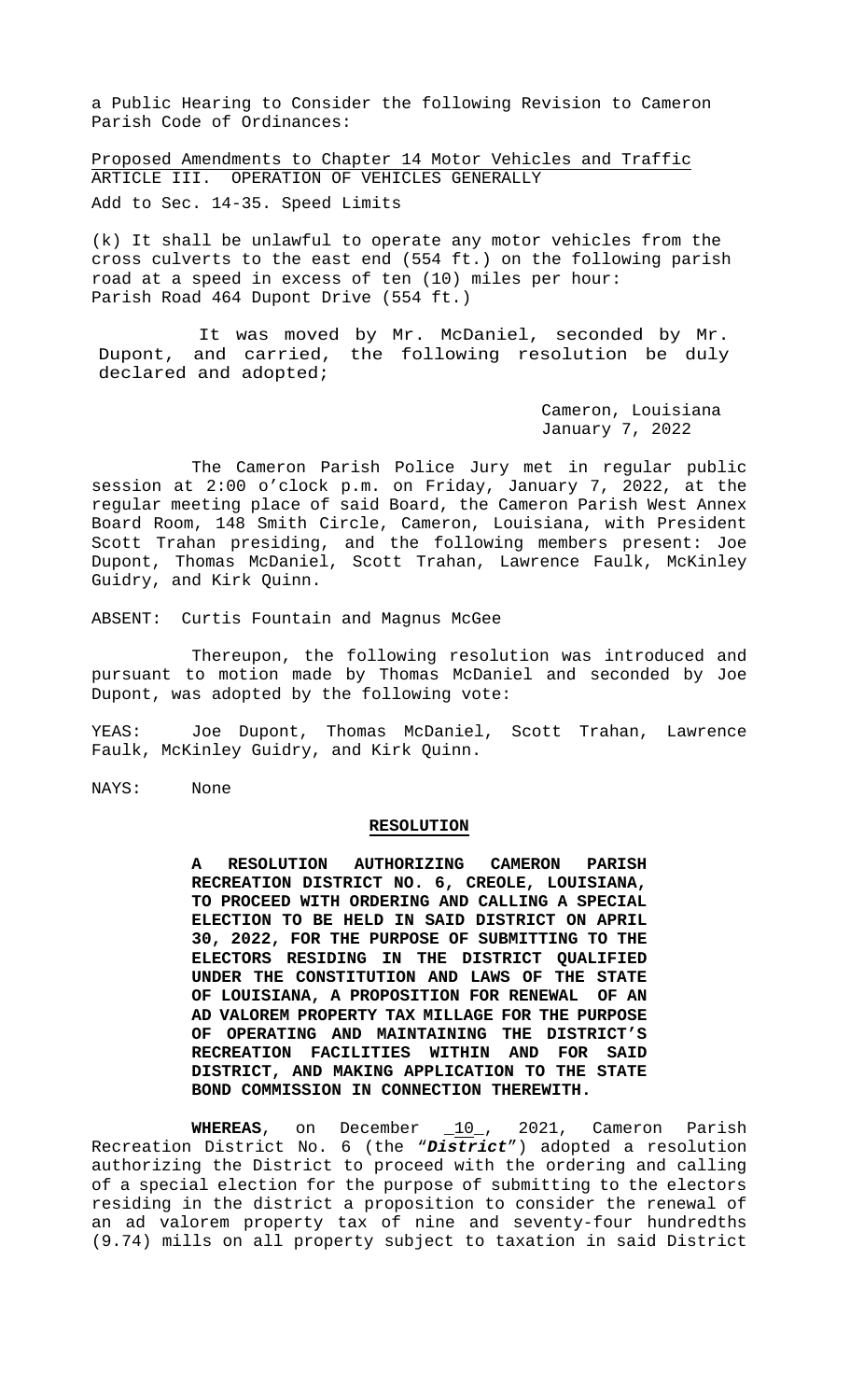for a period of ten (10) years, beginning with the year 2023 and ending with the year 2032, for the purpose of operating and maintaining the District's recreation facilities within and for the District;

**WHEREAS,** the Cameron Parish Police Jury, governing authority of the Parish of Cameron, Louisiana (the "*Police Jury*"), is the beneficiary of the District, and therefore, must approve its actions; and

**NOW, THEREFORE, BE IT RESOLVED** by the Police Jury, acting as beneficiary of the District, as follows:

SECTION 1. The statements of fact expressly contained within the preamble to this Resolution have been specifically reviewed by the Police Jury and are found to be factually true and correct, and are made resolutions of the Police Jury.

SECTION 2. Subject to the approval of the State Bond Commission, and under the authority conferred by Article VI, Section 32 of the Constitution of 1974 of the State of Louisiana, and Section 4562, *et seq.* of Title 33 of the Louisiana Revised Statutes of 1950, as amended (La. R.S. 33:4562, *et seq.*), and other constitutional and statutory authority supplemental thereto, a special election be and is hereby called and ordered to be held in the District, on **Saturday, the 30th day of April, 2022,** between the hours of seven (7:00) o'clock a.m. and eight (8:00) o'clock p.m., in compliance with the provisions of Section 1181 of Title 18 and of Chapter 6-A of Title 18 of the Louisiana Revised Statutes of 1950, as amended, and that at said special election there be submitted to all the qualified electors of the District entitled and qualified to vote at said election under the Constitution and laws of the United States, the following proposition:

### RENEWAL PROPOSITION

Shall Cameron Parish Recreation District No. 6 be authorized to renew the levy of a tax of nine and seventy-four hundredths (9.74) mills on the dollar of assessed valuation on all property subject to taxation in said district (an estimated 402,573.13 reasonably expected to be collected per annum) for a period of ten (10) years, commencing with the year 2023, for the purpose of operating and maintaining said District's recreation facilities within and for said District, said tax to represent an increase of 2.81 mills authorized to be levied through the year 2022 pursuant to an election held on April 21, 2012, such increase resulting from reassessment in 2020?

SECTION 3. The Cameron Parish Police Jury does hereby approve the ordering and calling of a special election to consider the renewal of an ad valorem property tax of nine and seventy-four hundredths (9.74) mills on all property subject to taxation in said District for a period of ten (10) years, beginning with the year 2023 and ending with the year 2032, with collections from the levy of the tax estimated to be \$402,573.13 for one entire year, for the purpose of operating and maintaining said District's recreation facilities within and for said District.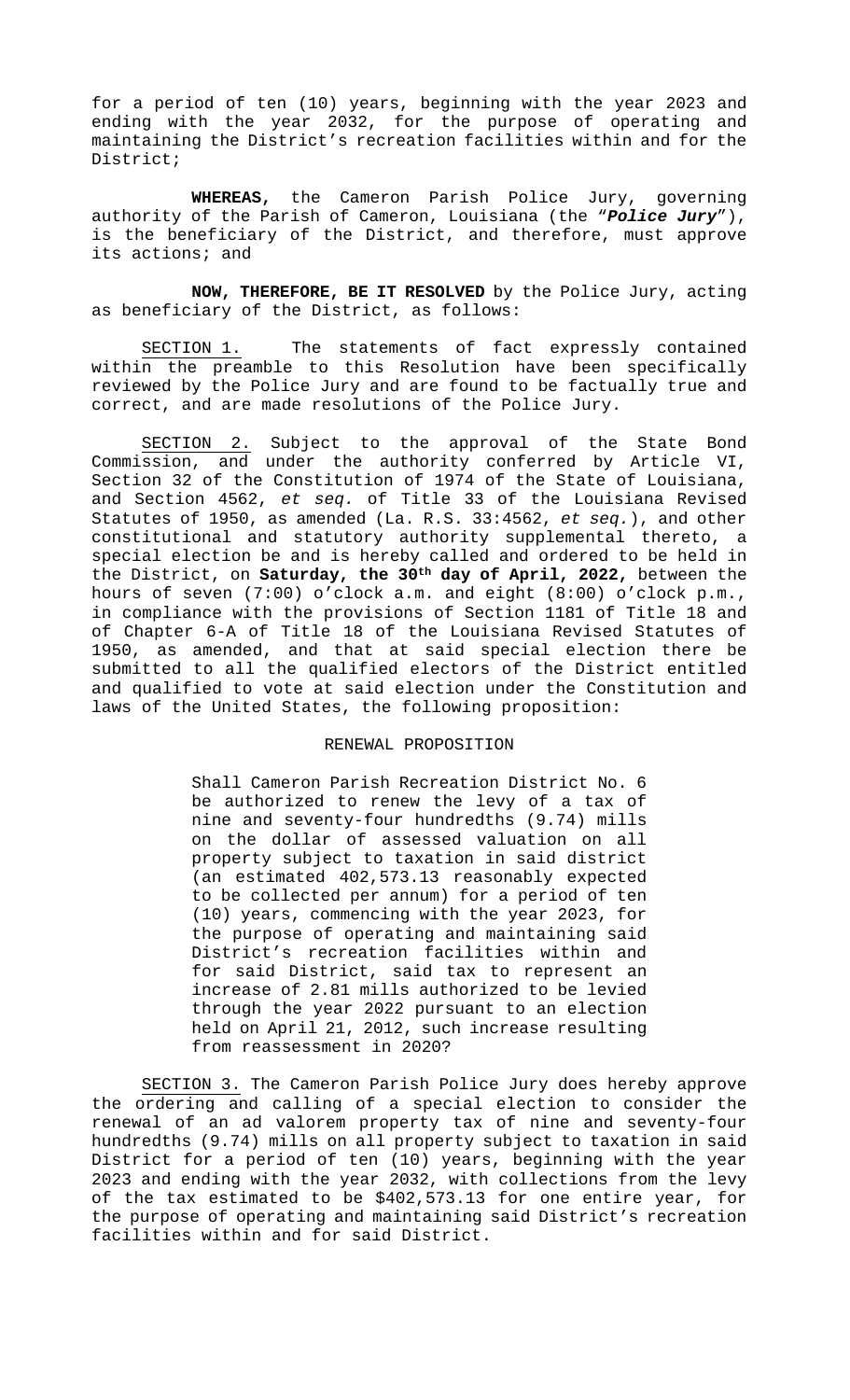SECTION 4. In the event the election carries, approval, consent and authority is hereby granted to the District to levy the tax provided in the Millage Renewal Proposition.

SECTION 5. This resolution shall take effect immediately.

**APPROVED AND ADOPTED** this 7th day of January, 2022.

ATTEST:

j.

SCOTT TRAHAN, President

MARY B. CARROLL Parish Secretary

j.

It was moved by Mr. McDaniel, seconded by Mr. Quinn, and carried, the following resolution be duly declared and adopted;

> Cameron, Louisiana January 7, 2022

The Cameron Parish Police Jury met in regular public session at 2:00 o'clock p.m. on Friday, January 7, 2022, at the Cameron Parish West Annex Board Room, 148 Smith Circle, Cameron, Louisiana, with the following members present: Joe Dupont, Thomas McDaniel, Scott Trahan, Lawrence Faulk, McKinley Guidry, and Kirk Quinn.

ABSENT: Curtis Fountain and Magnus McGee

Thereupon, the following resolution was introduced and pursuant to motion made by Thomas McDaniel and seconded by Kirk Quinn, was adopted by the following vote:

YEAS: Joe Dupont, Thomas McDaniel, Scott Trahan, Lawrence Faulk, McKinley Guidry, and Kirk Quinn

NAYS: None

# RESOLUTION

A RESOLUTION ORDERING AND CALLING A SPECIAL ELECTION TO BE HELD IN WATERWORKS DISTRICT NO. 9 OF THE PARISH OF CAMERON, LOUISIANA, ON APRIL 30, 2022, FOR THE PURPOSE OF SUBMITTING TO THE ELECTORS RESIDING IN THE DISTRICT QUALIFIED UNDER THE CONSTITUTION AND LAWS OF THE STATE OF LOUISIANA, A PROPOSITION FOR RENEWAL OF AN AD VALOREM PROPERTY TAX MILLAGE FOR THE PURPOSE OF OPERATING AND MAINTAINING SAID DISTRICT'S WATER SYSTEMS WITHIN AND FOR SAID DISTRICT, AND MAKING APPLICATION TO THE STATE BOND COMMISSION IN CONNECTION THEREWITH.

WHEREAS, on December 16, 2021, the Board of Commissioners of Waterworks District No. 9 of the Parish of Cameron, Louisiana (the "*District*") adopted a resolution authorizing the District to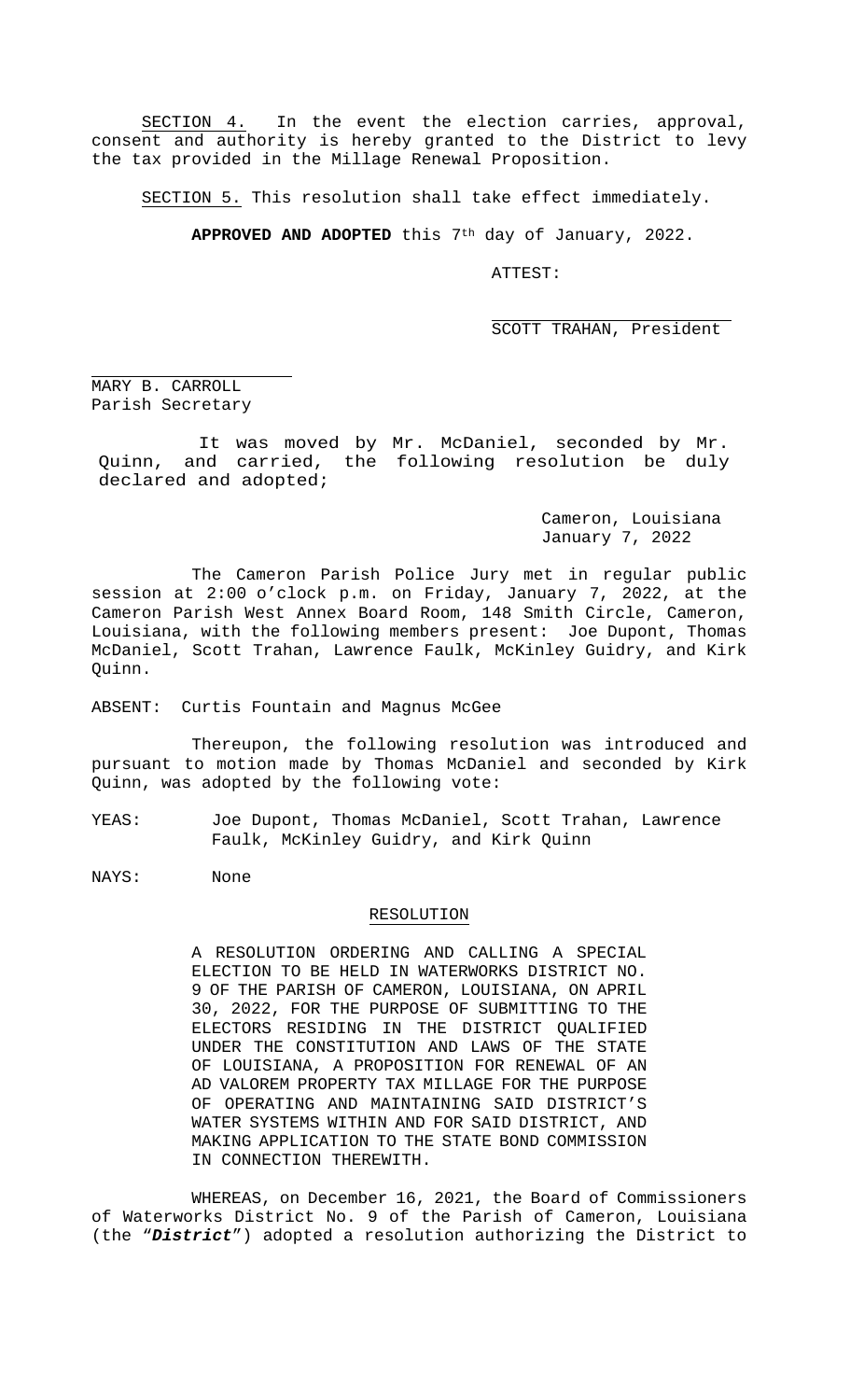proceed with the ordering and calling of a special election for the purpose of submitting to the electors residing in the district, a proposition to consider the renewal of an ad valorem property tax of 6.34 mills on all property subject to taxation in said District for a period of ten (10) years, beginning with the year 2023 and ending with the year 2032, for the purpose of providing for operation and maintenance of the water systems within and for the District; and

WHEREAS, the Cameron Parish Police Jury, the governing authority of the Parish of Cameron, is the beneficiary of the District, and therefore, must approve its actions; and

NOW, THEREFORE, BE IT RESOLVED by the Cameron Parish Police Jury, acting as the governing authority of the District (the "*Governing Authority*"):

SECTION 1. The statements of fact expressly contained within the preamble to this Resolution have been specifically reviewed by the Governing Authority and are found to be factually true and correct, and are made resolutions of the Cameron Parish Police Jury.

SECTION 2. Subject to the approval of the State Bond Commission, and under the authority conferred by Article VI, Section 32 of the Constitution of 1974 of the State of Louisiana, and Chapter 8 of Title 33 of the Louisiana Revised Statutes of 1950, as amended (La. R.S. 33:3821, *et seq.*), and other constitutional and statutory authority supplemental thereto, a special election be and is hereby called and ordered to be held in the District, on **Saturday, the 30th day of April, 2022,** between the hours of seven (7:00) o'clock a.m. and 11 (8:00) o'clock p.m. in compliance with the provisions of Section 1181 of Title 18 and of Chapter 6-A of Title 18 of the Louisiana Revised Statutes of 1950, as amended, and that at said special election there be submitted to all the qualified electors of the District entitled and qualified to vote at said election under the Constitution and laws of the United States, the following proposition:

### MILLAGE RENEWAL PROPOSITION

Shall Waterworks District No. 9 of the Parish of Cameron, Louisiana, be authorized to renew levy of a tax of six and thirty four hundredths<br>(6.34) mills on the dollar of assessed dollar of assessed valuation on all property subject to taxation in said District (an estimated \$166,382.41 reasonably expected to be collected from the levy of this tax per annum) for a period of ten (10) years, commencing with the year 2023, for the purpose of operating and maintaining said District's water systems within and for said District?

SECTION 3. The Cameron Parish Police Jury does hereby approve the ordering and calling of a special election to consider the renewal of an ad valorem property tax of 6.34 mills on all property subject to taxation in said District for a period of ten (10) years, beginning with the year 2023 and ending with the year 2032, with collections from the levy of the tax estimated to be